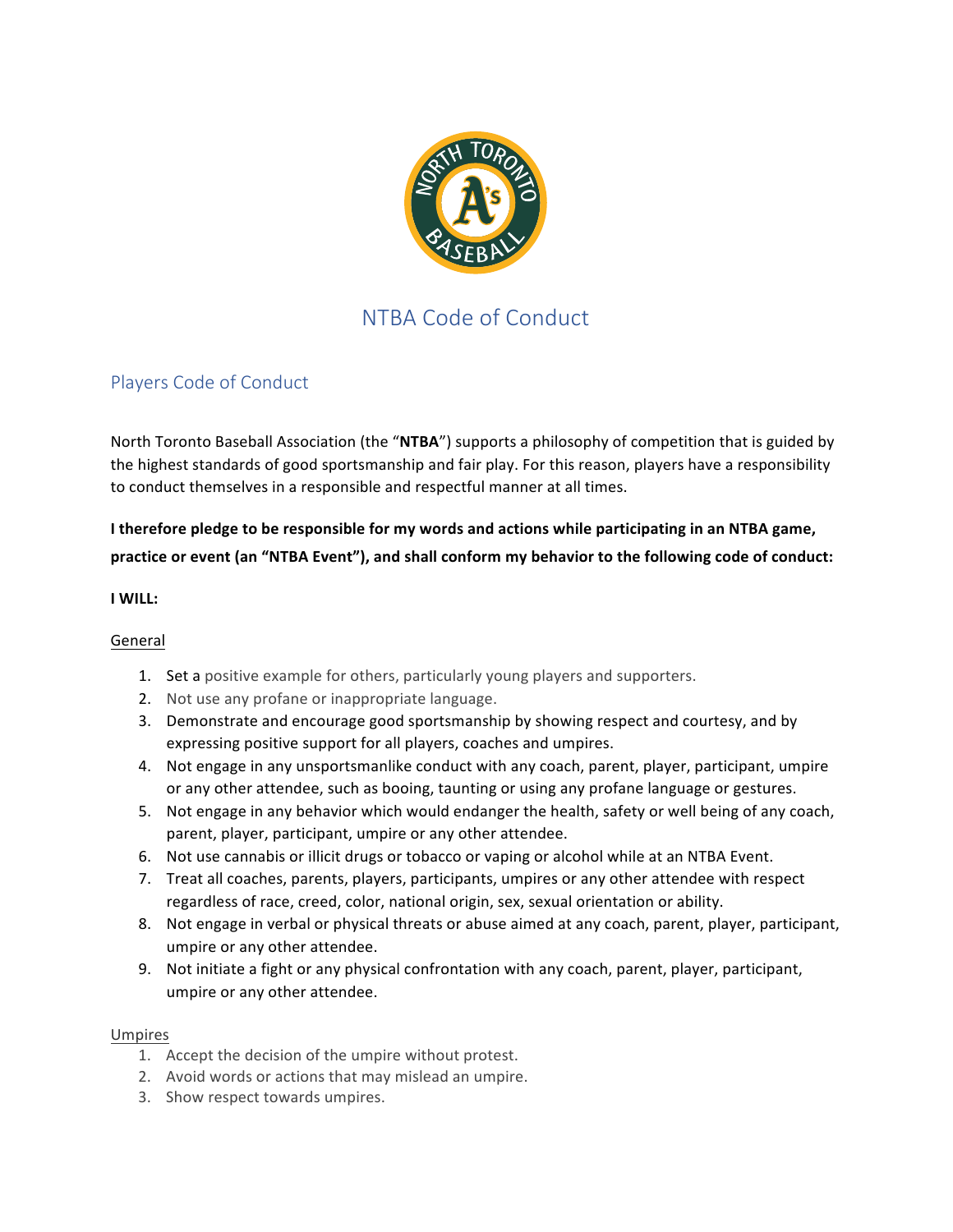### Coaches

- 1. Abide by the instructions my Coaches, provided they do not contradict the spirit of this Code.
- 2. Show respect towards my coaches and the coaches of opposing teams.

#### Facilities

- 1. Not interfere with another group's permitted use of a facility before or after the time allocated to NTBA.
- 2. Not litter and place all garbage or recycling in containers provided, or if none are available, take them for disposal at home.

By signing this agreement, I hereby agree that if I fail to conform my conduct to the foregoing while participating in NTBA Event I may be subject to disciplinary action, including but not limited to: (i) a verbal warning issued by the NTBA; (ii) a written warning issued by the NTBA; (iii) a suspension from one or more NTBA Events; and (iv) a season suspension issued by the NTBA Board of Directors.

Player's Signature

\_\_\_\_\_\_\_\_\_\_\_\_\_\_\_\_\_\_\_\_\_\_\_\_\_\_\_\_\_\_\_\_\_\_\_\_\_\_\_\_\_\_\_\_\_

\_\_\_\_\_\_\_\_\_\_\_\_\_\_\_\_\_\_\_\_\_\_\_\_\_\_\_\_\_\_\_\_\_\_\_\_\_\_\_\_\_\_\_\_\_

\_\_\_\_\_\_\_\_\_\_\_\_\_\_\_\_\_\_\_\_\_\_\_\_\_\_\_\_\_\_\_\_\_\_\_\_\_\_\_\_\_\_\_\_\_

Player's Name

Date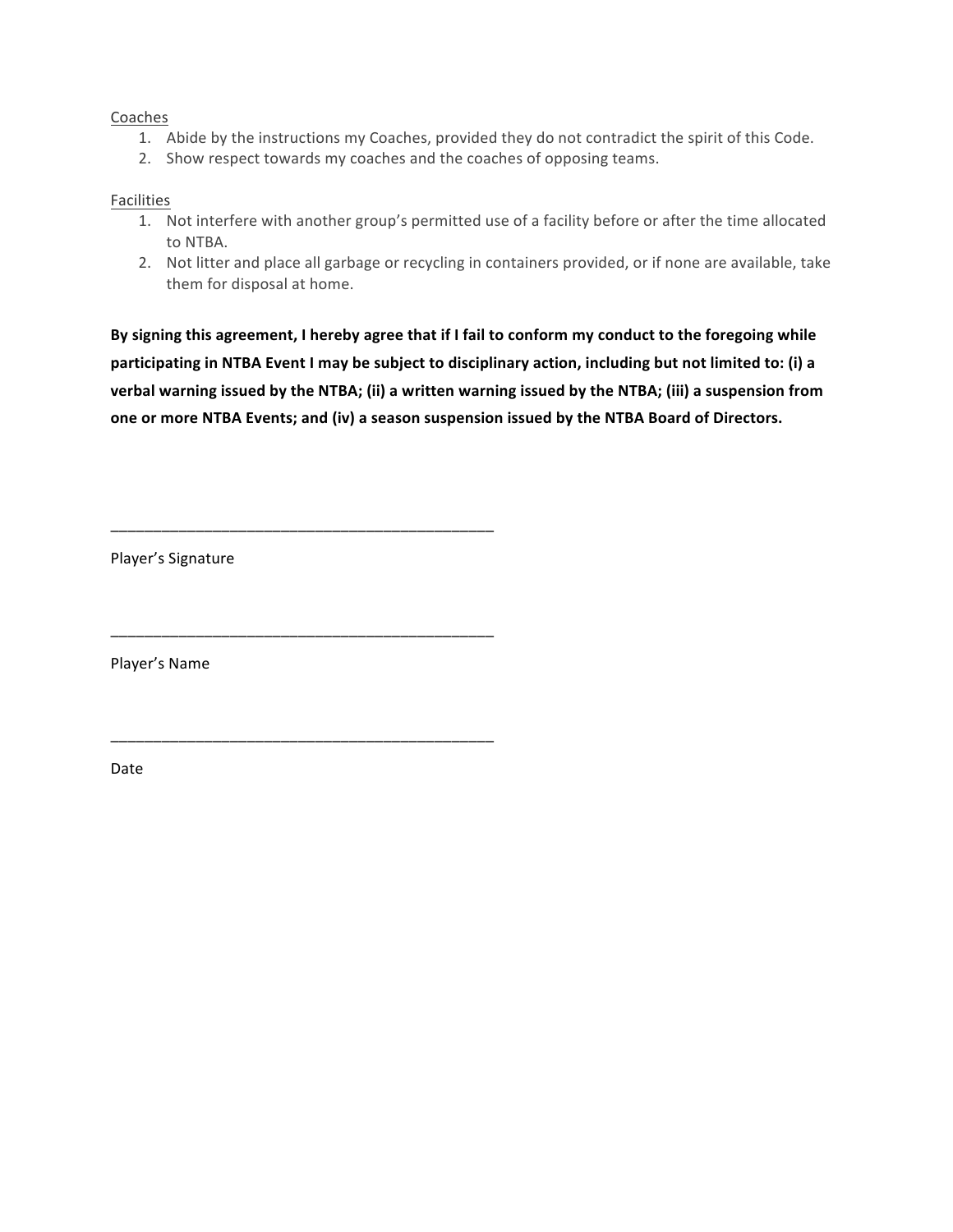# Parents, Guardians and Spectators Code of Conduct

North Toronto Baseball Association (the "NTBA") supports a philosophy of competition that is guided by the highest standards of good sportsmanship and fair play. It is therefore essential for parents, guardians and spectators to encourage youth athletes to embrace the values of good sportsmanship. Moreover, adults involved in youth sports events should be models of good sportsmanship and should lead by example by demonstrating fairness, respect and self control.

I therefore pledge to be responsible for my words and actions while attending an NTBA game, practice or event (an "NTBA Event"), and shall conform my behavior to the following code of conduct.

### **I WILL:**

- 1. Remember that NTBA baseball is for the players, not for parents and other adults.
- 2. Respect the authority of umpires and coaches, refraining from criticizing, contradicting or interfering with umpires or coaches at the field; and speak with coaches privately regarding any concerns.
- 3. Demonstrate and encourage good sportsmanship by showing respect and courtesy, and by expressing positive support for all players, coaches and umpires.
- 4. Not engage in any unsportsmanlike conduct with any coach, parent, player, participant, umpire or any other attendee, such as booing, taunting or using any profane language or gestures.
- 5. Not engage in any behavior which would endanger the health, safety or well being of any coach, parent, player, participant, umpire or any other attendee.
- 6. Not use cannabis or illicit drugs or tobacco or vaping or alcohol while at an NTBA Event and will not attend or coach an NTBA Event while under the influence of cannabis or illicit drugs or tobacco or vaping or alcohol.
- 7. Treat all coaches, parents, players, participants, umpires or any other attendee with respect regardless of race, creed, color, national origin, sex, sexual orientation or ability.
- 8. Not engage in verbal or physical threats or abuse aimed at any coach, parent, player, participant, umpire or any other attendee.
- 9. Not initiate a fight or any physical confrontation with any coach, parent, player, participant, umpire or any other attendee.

By signing this agreement, I hereby agree that if I fail to conform my conduct to the foregoing while attending an NTBA Event I may be subject to disciplinary action, including but not limited to: (i) a verbal warning issued by the NTBA; (ii) a written warning issued by the NTBA; (iii) a suspension from one or more NTBA Events; and (iv) a season suspension issued by the NTBA Board of Directors.

\_\_\_\_\_\_\_\_\_\_\_\_\_\_\_\_\_\_\_\_\_\_\_\_\_\_\_\_\_\_\_\_\_\_\_\_\_\_\_\_\_\_ \_\_\_\_\_\_\_\_\_\_\_\_\_\_\_\_\_\_\_\_\_\_\_\_\_\_\_\_\_\_\_\_\_\_\_\_\_\_\_\_

Signature Name

\_\_\_\_\_\_\_\_\_\_\_\_\_\_\_\_\_\_\_\_\_\_\_\_\_\_\_\_\_\_\_\_\_\_\_\_\_\_\_\_\_\_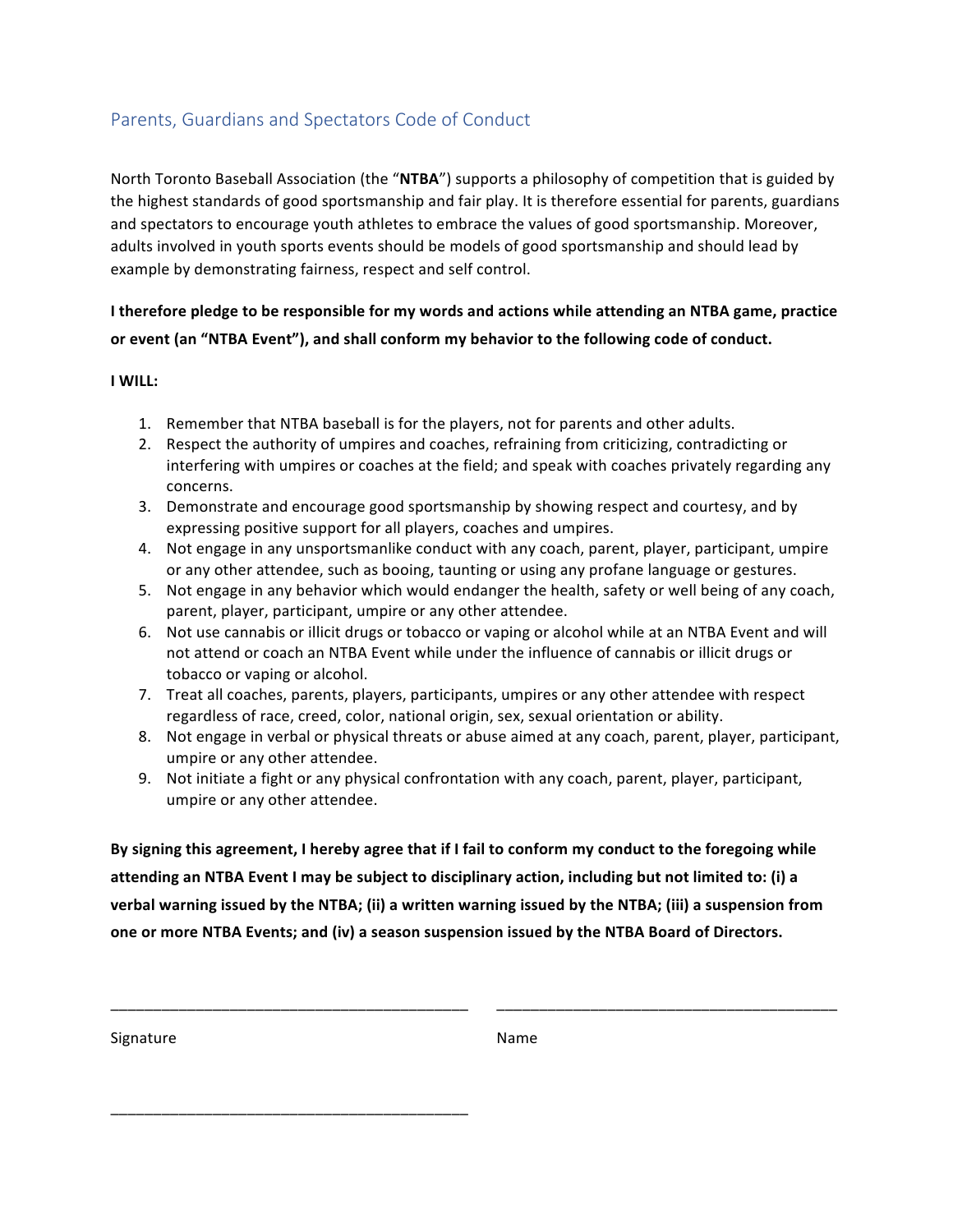#### Date

# Coaches Code of Conduct

North Toronto Baseball Association (the "NTBA") supports a philosophy of competition that is guided by the highest standards of good sportsmanship and fair play. It is therefore essential for coaches to encourage youth athletes to embrace the values of good sportsmanship. Coaches are expected to be models of good sportsmanship and should lead by example by demonstrating fairness, respect and self control.

**I** therefore pledge to be responsible for my words and actions while acting as a coach at any NTBA game, practice or event (an "NTBA Event"), and shall conform my behavior to the following code of **conduct.**

### **I WILL:**

### Coaching

- 1. Place the emotional and physical well being of players ahead of a personal desire to win.
- 2. Treat each player as an individual, remembering the large range of emotional and physical development for the same age group.
- 3. Do my best to provide a safe playing situation for my players.
- 4. Do my best to organize practices that are fun and challenging for all my players.
- 5. Lead by example in demonstrating fair play and sportsmanship to all my players.
- 6. Not cheat or engage in any form of unethical behavior that violates league rules.
- 7. Provide a sports environment for my team that is free of cannabis or illicit drugs, tobacco, vaping, and alcohol.
- 8. Be knowledgeable in the rules and I will teach these rules to my players.
- 9. Use those coaching techniques appropriate for all of the skills and abilities that I coach.
- 10. Remember that I am a youth baseball coach, and that the game is for children and not adults.

### General

- 1. Respect the authority of umpires and coaches, refraining from criticizing, contradicting or interfering with umpires or coaches on the field.
- 2. Demonstrate and encourage good sportsmanship by showing respect and courtesy, and by expressing positive support for all players, coaches and umpires.
- 3. Not engage in any unsportsmanlike conduct with any coach, parent, player, participant, umpire or any other attendee, such as booing, taunting or using any profane language or gestures.
- 4. Not engage in any behavior which would endanger the health, safety or well being of any coach, parent, player, participant, umpire or any other attendee.
- 5. Not use cannabis or illicit drugs or alcohol and will not attend or coach while under the influence of cannabis or illicit drugs or alcohol.
- 6. Treat all coaches, parents, players, participants, umpires or any other attendee with respect regardless of race, creed, color, national origin, sex, sexual orientation or ability.
- 7. Not engage in verbal or physical threats or abuse aimed at any coach, parent, player, participant, umpire or any other attendee.